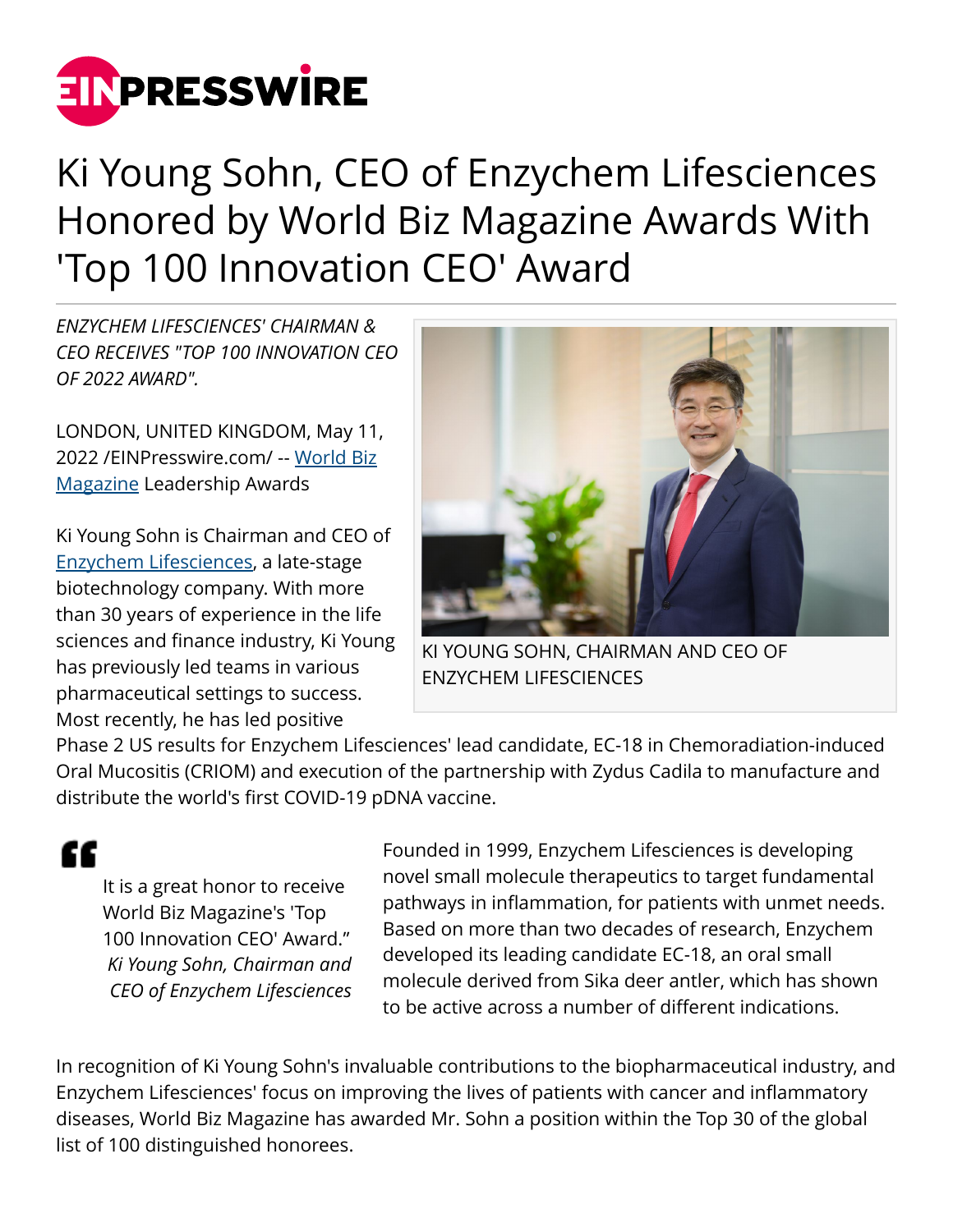Ki Young Sohn was also interviewed in World Biz Magazine where he shared insights into Enzychem Lifesciences' mission and factors driving the company's rapid growth. [Read the](https://www.worldbizmagazine.net/post/ki-young-sohn-chairman-ceo-of-enzychem-lifesciences-interview-with-wbm-top-100-innovation-ceo) [interview here.](https://www.worldbizmagazine.net/post/ki-young-sohn-chairman-ceo-of-enzychem-lifesciences-interview-with-wbm-top-100-innovation-ceo)

"It is a great honor to receive World Biz Magazine's 'Top 100 Innovation CEO' Award. Developing novel therapeutics to patients with unmet needs is at the heart of Enzychem's mission and culture. We will continue to innovate and advance the development of our therapies for the patients," said Ki Young Sohn, Chairman and CEO of Enzychem Lifesciences.



World Biz Magazine's Top 100 Innovation CEO Awards celebrates

business leaders across the globe that are making major strides in their industries. It recognizes product, service, functional, strategic, and managerial innovation. It also recognizes individuals showing exceptional commercial insight and market integrity. Sustainability forms a key cornerstone of the awards and is an integral part of the selection criteria. Every year over 40,000 leaders are shortlisted and following a stringent evaluation process, only 100 winners are selected.

Mike Walters, Editor in Chief of World Biz Magazine: "We are pleased to announce Ki Young Sohn as a recipient of the Award. To be highlighted within the Top 30 of the 100 winners is a testament to the pivotal role of Enzychem Lifesciences under Ki Young Sohn's leadership in focusing on patients with significant unmet needs in oncology, inflammatory, and severe respiratory diseases. Aside from its innovation DNA and exciting growth, Enzychem Lifesciences is an ESG centric company, best exemplified by its commitment to making COVID-19 vaccination available in low-medium income countries across Latin America and Asia."

World Biz Magazine is the leading global C-Suite business journal with a readership spanning 32 countries, WBM focuses on leadership, innovation, investment and social responsibility. worldbizmagazine.net

Enzychem Lifesciences (KOSDAQ: 183490) is a clinical-stage biopharmaceutical company focused on developing oral small molecule therapies for patients with unmet medical needs in oncology, metabolic and inflammatory diseases. EC-18 acts as an immunomodulator, facilitating the